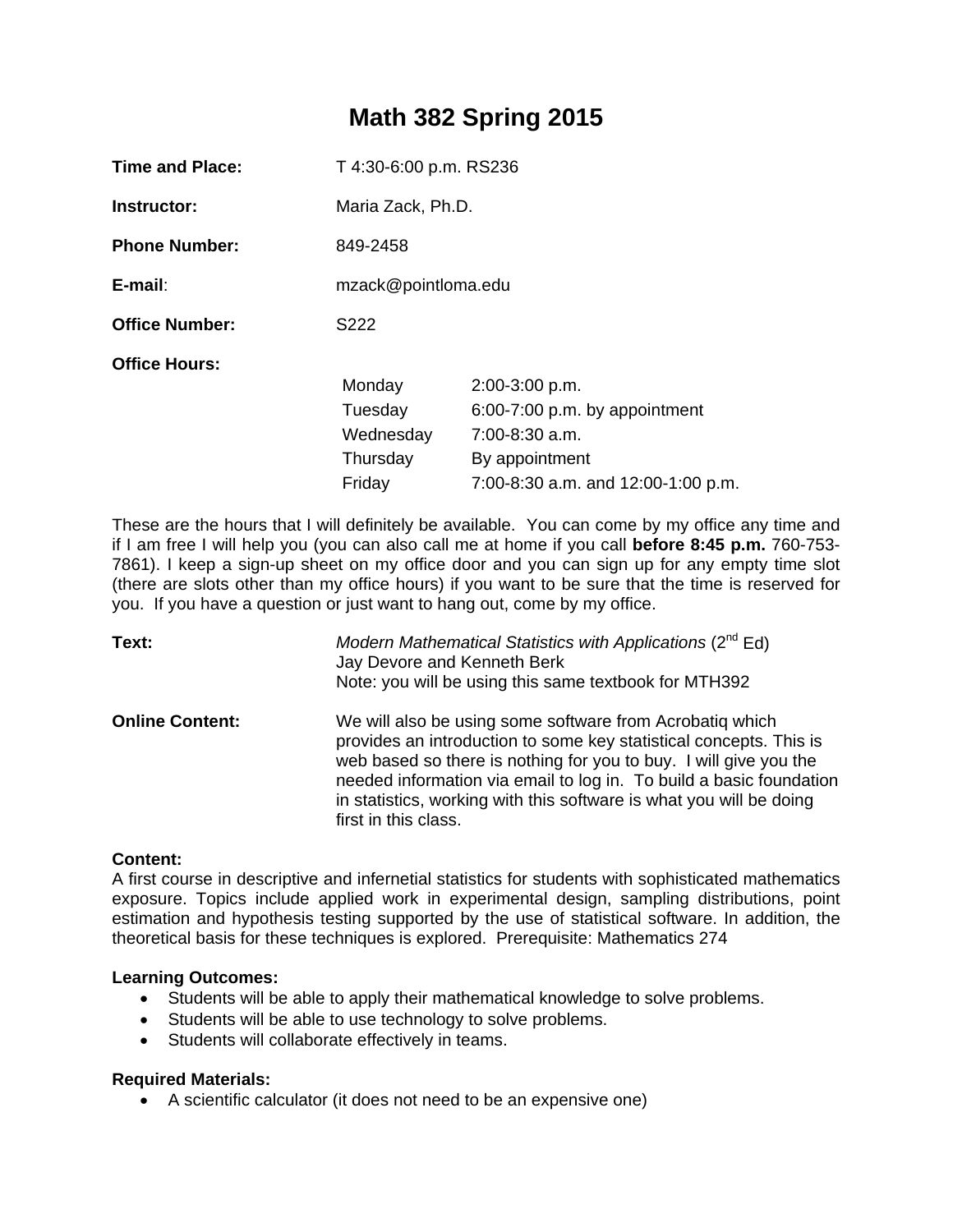# **Grading:**

The components of the grades:

| 10, 91, 000         |      |
|---------------------|------|
| Homework            | 300  |
| Labs and projects   | 150  |
| Exam                | 250  |
| Final               | 300  |
|                     |      |
| <b>Total Points</b> | 1000 |

Approximate minimal points required to obtain a given grade are:

|   |             | (875, 900) | (775, 800) | (675, 700) |
|---|-------------|------------|------------|------------|
|   | [925, 1000] | [825, 875] | [725, 775] | [625, 675] |
| - | [900, 925]  | [800, 825] | [700, 725) | [600, 625] |

Note that scores of 599 or lower will result in an F.

## **Homework:**

Homework will be assigned each day at the end of class. The homework will be due by midnight the following Tuesday. Since we are only meeting once per week, you may need to come by my office to ask some homework questions. I will answer homework questions at the start of class and give you a few hours after class to finish up your work. No late homework will be accepted except by prior arrangement or with a documented emergency. Homework assignments are posted in Canvas. The object of the homework is to learn how to do the problems so I expect to see calculations on your homework using the terminology and methods of the class and not just the answer. A random selection (the same for all people) of the problems will be graded on any homework assignment.

# **Labs and Projects:**

You will be given some additional work to learn how to use Excel for data analysis. This will substitute for part of our class time. You may also be given a few additional data sets to analyze.

# **Exams:**

There is one in-class exam. If you do not take an exam you will receive a zero for it. Late exams may be taken only by prior arrangement or with a documented emergency. I must participate in the decision for you to miss an exam; this means that you need to phone me before missing an exam.

#### **Final:**

The final exam date and time is set by the university at the beginning of the semester and may not be changed by the instructor. Only in the case that a student is required to take three exams during the same day of finals week is an instructor authorized to change the exam date and time for that particular student. The final for MTH242 is cumulative and is given at the assigned final time on **THURSDAY MAY 7, FROM 4:30-7:00 P.M.**

# **Attendance:**

Attendance is expected at each class session. In the event of an absence you are responsible for the material covered in class and the assignments given that day.

Regular and punctual attendance at all classes in which a student is registered is considered essential to optimum academic achievement. Therefore, regular attendance and participation in each course are minimal requirements to be met. There are no allowed or excused absences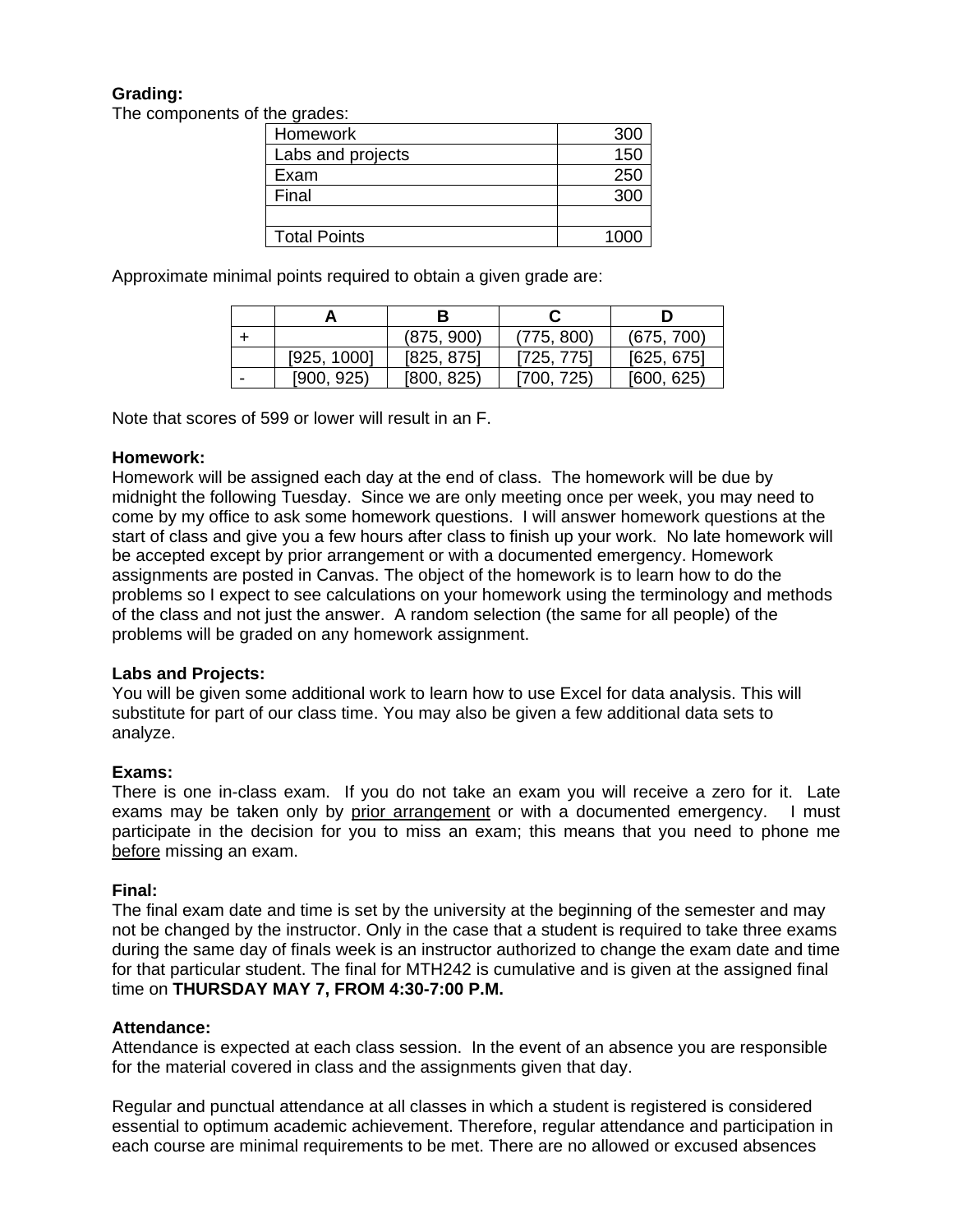except as approved in writing by the Provost for specific students participating in certain university-sanctioned activities. Excused absences still count toward the 10%-20% limits, but allow students to make up work, quizzes, or tests missed as a result of a university-sanctioned activity. Activities of a unique nature, such as labs or other activities identified clearly on the syllabus, cannot be made up except in rare instances when instructors have given advanced, written approval for doing so. Whenever the number of accumulated absences in a class, for any cause, exceeds ten (10) percent of the total number of class meetings, the faculty member should send an e-mail to the student and the Vice Provost for Academic Administration (VPAA) warning of attendance jeopardy. If more than twenty (20) percent of the total number of class meetings is reported as missed, the faculty member or VPAA may initiate the student's deenrollment from the course without further advanced notice to the student. If the date of deenrollment is past the last date to withdraw from a class, the student will be assigned a grade of W or WF consistent with university policy in the Grading section of the catalog. There are no refunds for courses where a de-enrollment was processed. For more details see the PLNU catalog: http://catalog.pointloma.edu/content.php?catoid=14&navoid=1089#Class\_Attendance

## **Class Enrollment:**

It is the student's responsibility to maintain his/her class schedule. Should the need arise to drop this course (personal emergencies, poor performance, etc.), the student has the responsibility to follow through (provided the drop date meets the stated calendar deadline established by the university), not the instructor. Simply ceasing to attend this course or failing to follow through to arrange for a change of registration (drop/add) may easily result in a grade of F on the official transcript.

## **Academic Accommodations:**

While all students are expected to meet the minimum academic standards for completion of their courses as established by the instructors, students with special needs may require academic accommodations. At Point Loma Nazarene University, students requesting academic accommodations must file documentation with the Disability Resource Center (DRC), located in the Bond Academic Center. Once the student files documentation, the Disability Resource Center contacts the student's instructors and provides written recommendations for reasonable and appropriate accommodations to meet the individual needs of the student. This policy assists the university in its commitment to full compliance with Section 504 of the Rehabilitation Act of 1973, the Americans with Disabilities (ADA) Act of 1990, and ADA Amendments Act of 2008, all of which prohibit discrimination against students with special needs and guarantees all qualified students equal access to the benefits of PLNU programs and activities. For more details see the PLNU catalog:

http://catalog.pointloma.edu/content.php?catoid=14&navoid=1089#Academic\_Accommodations

Students with learning disabilities who may need accommodations should discuss options with the instructor during the first two weeks of class.

# **Academic Honesty:**

The Point Loma Nazarene University community holds the highest standards of honesty and integrity in all aspects of university life. Any violation of the university's commitment is a serious affront to the very nature of Point Loma's mission and purpose. Violations of academic honesty include cheating, plagiarism, falsification, aiding academic dishonesty, and malicious interference. The details of PLNU's meaning of each of these words can be found in the PLNU catalog at:

http://catalog.pointloma.edu/content.php?catoid=14&navoid=1089#Academic\_Honesty

A student remains responsible for the academic honesty of work submitted in PLNU courses and the consequences of academic dishonesty beyond receipt of the final grade in the class and beyond the awarding of the diploma. Ignorance of these catalog policies will not be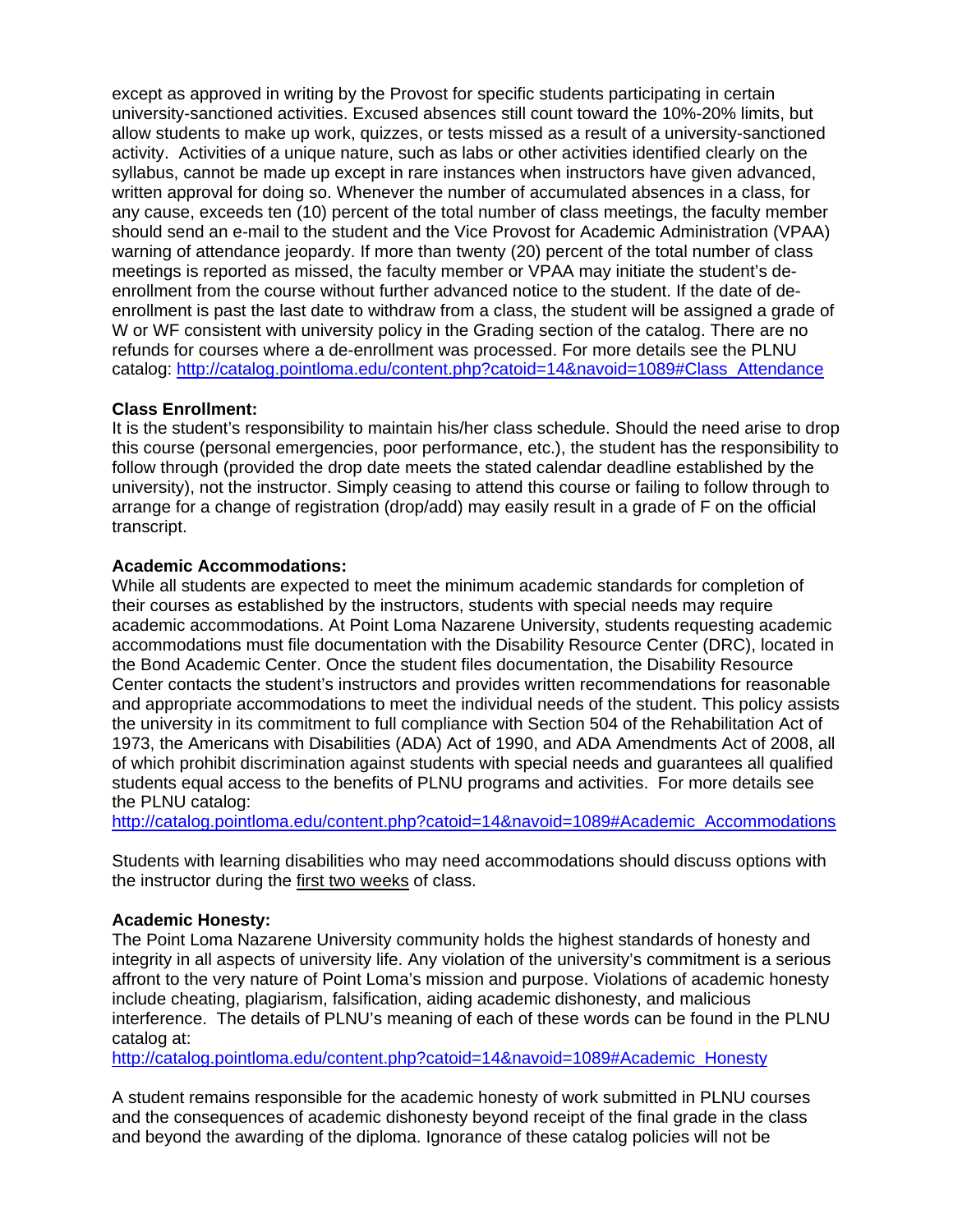considered a valid excuse or defense. Students may not withdraw from a course as a response to a consequence.

A student who is caught cheating on any item of work will receive a zero on that item and may receive an "F" for the semester. See the PLNU Catalog for a further explanation of the PLNU procedures for academic dishonesty

(http://catalog.pointloma.edu/content.php?catoid=14&navoid=1089#Academic\_Honesty).

I do encourage working in groups on homework assignments, but each individual is expected to turn in his or her own write-up of the assignment.

#### **Copyright Protected Materials**

Point Loma Nazarene University, as a non-profit educational institution, is entitled by law to use materials protected by the US Copyright Act for classroom education. Any use of those materials outside the class may violate the law.

#### **Credit Hour Information: Distribution of Student Learning Hours**

It is anticipated that you will spend a minimum of 37.5 participation hours per credit hour in your course. The estimated time expectations for this course are shown below:

| <b>Reading Text</b>             | 14   |
|---------------------------------|------|
| Lab Practice and Lab Reports    | 12   |
| In-Class Meeting + Written Exam | 18.5 |
| <b>Written Homework</b>         | 28   |
| <b>Exam Preparation</b>         | 8    |
| <b>Final Exam</b>               | 2.5  |
| <b>TOTAL</b>                    | 83   |